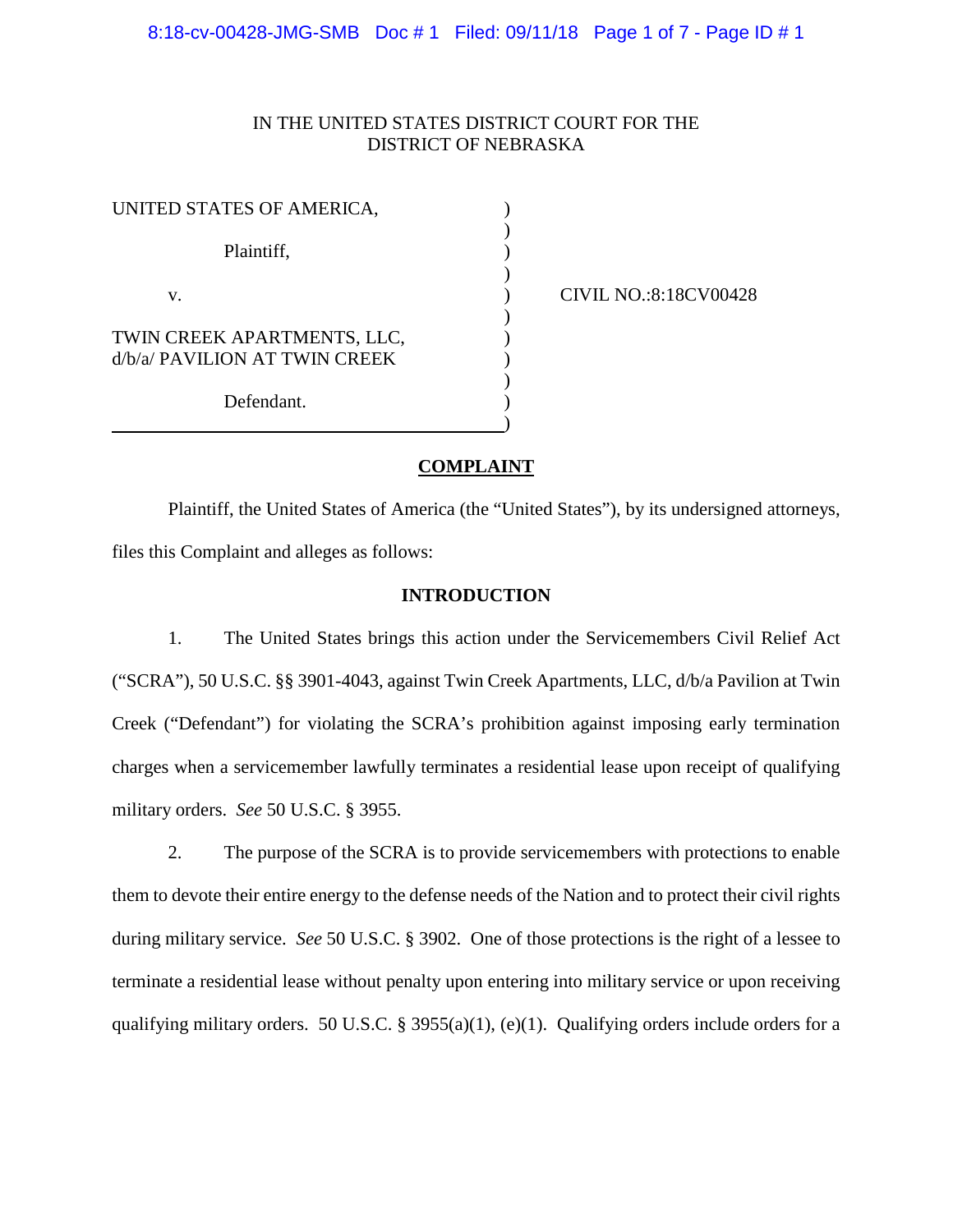#### 8:18-cv-00428-JMG-SMB Doc # 1 Filed: 09/11/18 Page 2 of 7 - Page ID # 2

permanent change of station, or for deployment with a military unit (or as an individual in support of a military operation) for a period of not less than 90 days. 50 U.S.C. § 3955(b)(1)(B).

3. Upon receiving qualifying orders, the servicemember can terminate the lease without penalty, provided that the servicemember provides the lessor with (i) written notice of the termination and (ii) a copy of the servicemember's military orders. 50 U.S.C.  $\S$  3955(c)(1).

4. The termination of the lease is effective 30 days after the first date on which the next rental payment is due after the date on which the notice is delivered. 50 U.S.C. § 3955(d)(1). The lessor may not impose an "early termination charge" against a terminating servicemember. 50 U.S.C. § 3955(e)(1).

5. This lawsuit is brought to vindicate the rights of servicemembers who were wrongly required to pay an early termination charge by Defendant, to vindicate the public interest, and to protect servicemembers from future violations of their rights. *See* 50 U.S.C. § 4041.

#### **JURISDICTION AND VENUE**

6. This Court has jurisdiction over this action under 28 U.S.C. §§ 1331, 1345, and 50 U.S.C. § 4041.

7. Venue is proper in this district under 28 U.S.C. § 1391(b) because Defendant's principal place of business is in Nebraska, and because a substantial portion of the events that form the basis of the United States' claim occurred within Nebraska.

## **DEFENDANT**

8. Twin Creek Apartments, LLC is incorporated in Indiana, with a principal place of business at 4007 Raynor Parkway, Bellevue, Nebraska 68123. It does business as Pavilion at Twin Creek, a multi-family residential apartment property also located at 4007 Raynor Parkway, Bellevue, Nebraska 68123. The property is adjacent to Offutt Air Force Base.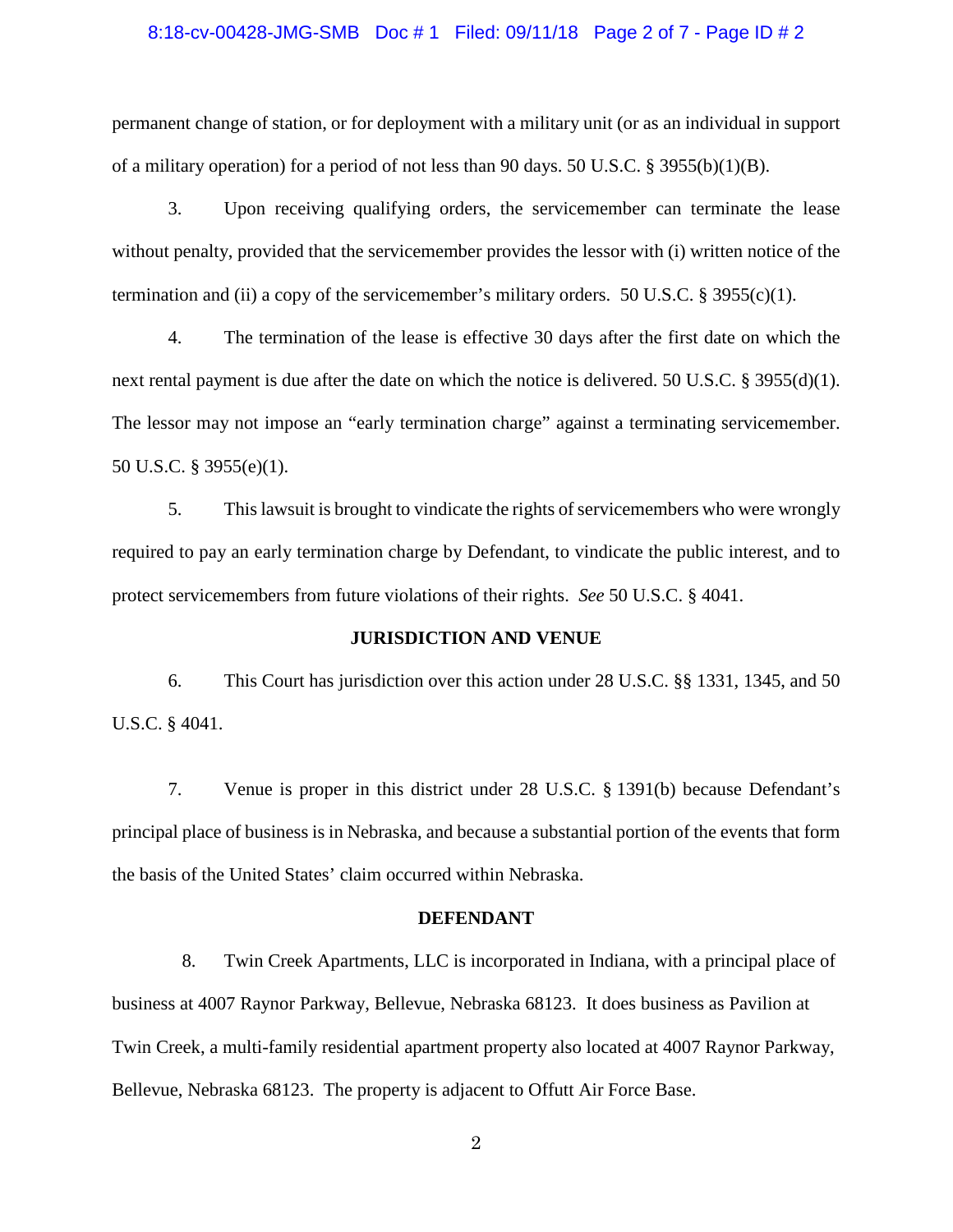#### **FACTUAL ALLEGATIONS**

9. On May 4, 2017, the Department of Justice ("Department") received a referral from a U.S. Air Force attorney regarding a complaint about Defendant's compliance with Section 3955 of the SCRA, 50 U.S.C. § 3955.

10. On June 13, 2017, the Department notified Defendant that it was opening an investigation into its residential lease termination practices with respect to the SCRA, and requested documents relating to lease termination requests and policies and procedures regarding the SCRA.

11. Defendant provided documents and information in response to the Department's request. Based on this information, the Department determined that Defendant imposed early termination charges on 65 servicemembers who sought to terminate their leases early due to military service.

12. These servicemembers were charged between \$78.00 and \$1,498.00 when they terminated their leases upon receipt of qualifying military orders. Some of these servicemembers requested termination after receiving orders to deploy overseas, including to Afghanistan in support of Operation Enduring Freedom.

13. At least eight servicemembers were charged between \$520.00 and \$640.00 for terminating just one month before their leases were to expire. Another servicemember was charged a \$712.50 "military lease term[ination] fee" for terminating just two months before his lease was to expire in order to deploy to Afghanistan.

## **SERVICEMEMBERS CIVIL RELIEF ACT VIOLATIONS**

14. The SCRA provides that "[t]he lessee on a [residential] lease . . . may, at the lessee's option, terminate the lease at any time after . . . the date of the lessee's military orders . .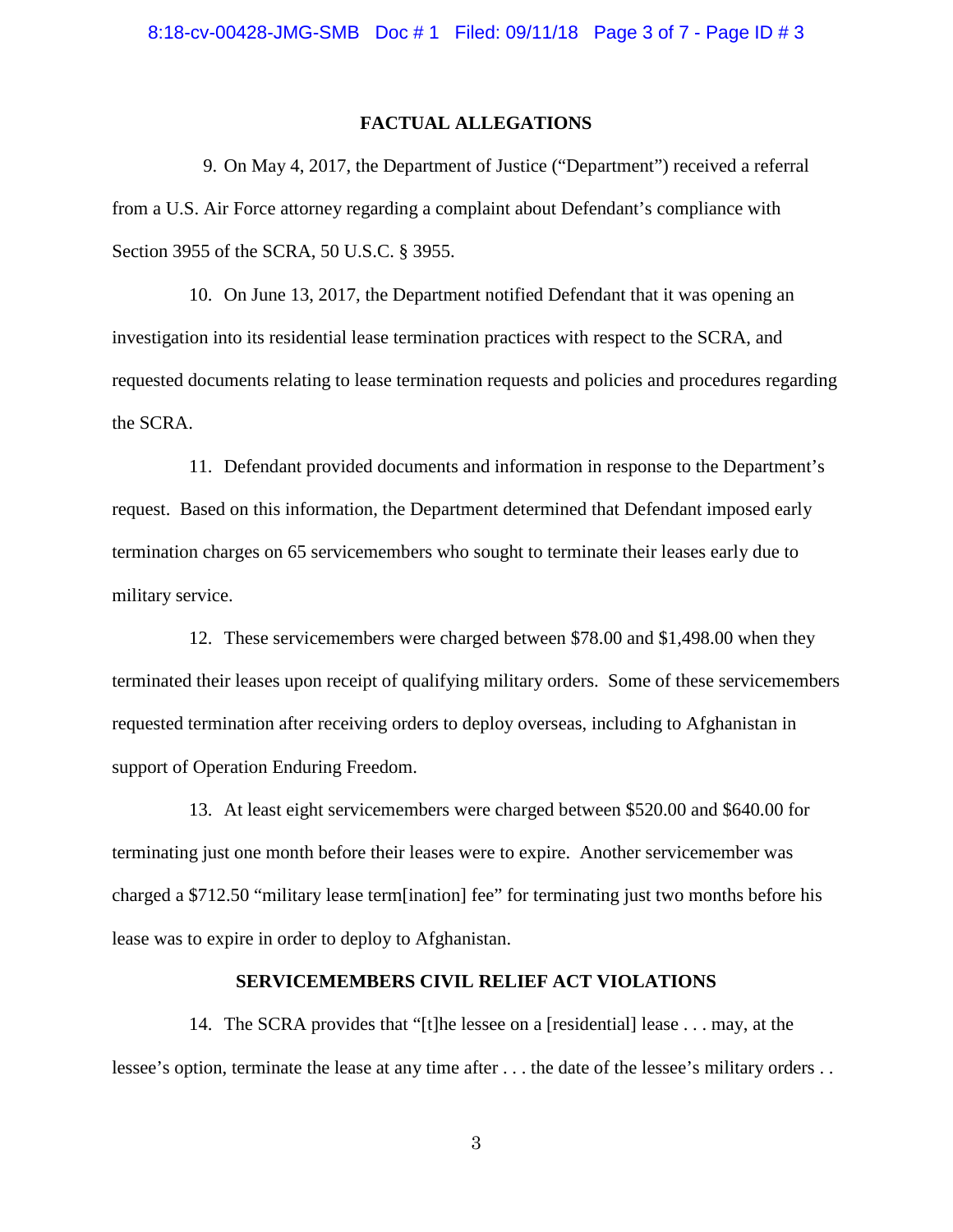#### 8:18-cv-00428-JMG-SMB Doc # 1 Filed: 09/11/18 Page 4 of 7 - Page ID # 4

. ." 50 U.S.C. § 3955(a)(1). This option applies to servicemembers who, "while in military service, execute[] the lease and thereafter receive[] military orders for a permanent change of station[, or] to deploy with a military unit, or as an individual in support of a military operation, for a period of not less than 90 days." 50 U.S.C. § 3955(b)(1)(B). Termination may be made "by delivery by the lessee of written notice of such termination, and a copy of the servicemember's military orders, to the lessor." 50 U.S.C. § 3955(c)(1)(A). "The lessor may not impose an early termination charge, but any taxes, summonses, or other obligations and liabilities of the lessee in accordance with the terms of the lease, including reasonable charges to the lessee for excess wear, that are due and unpaid at the time of termination of the lease shall be paid by the lessee." 50 U.S.C. § 3955(e)(1).

15. From January 1, 2012, through June 15, 2017, Defendant imposed early termination charges on servicemembers who terminated their residential leases in compliance with the SCRA.

16. The servicemembers who received early termination charges either entered military service, received qualifying permanent change of station orders, or received deployment orders for at least 90 days, after entering into leases with Defendant, as required by 50 U.S.C. §  $3955(b)(1)$ .

17. The servicemembers who were subjected to early termination charges provided Defendant written notices of termination and copies of military orders, as required by 50 U.S.C §  $3955(c)(1)(A)$ .

18. Defendant has engaged in a pattern or practice of violating 50 U.S.C. § 3955(e)(1) by imposing early termination charges against servicemembers who terminated their residential leases in compliance with the SCRA.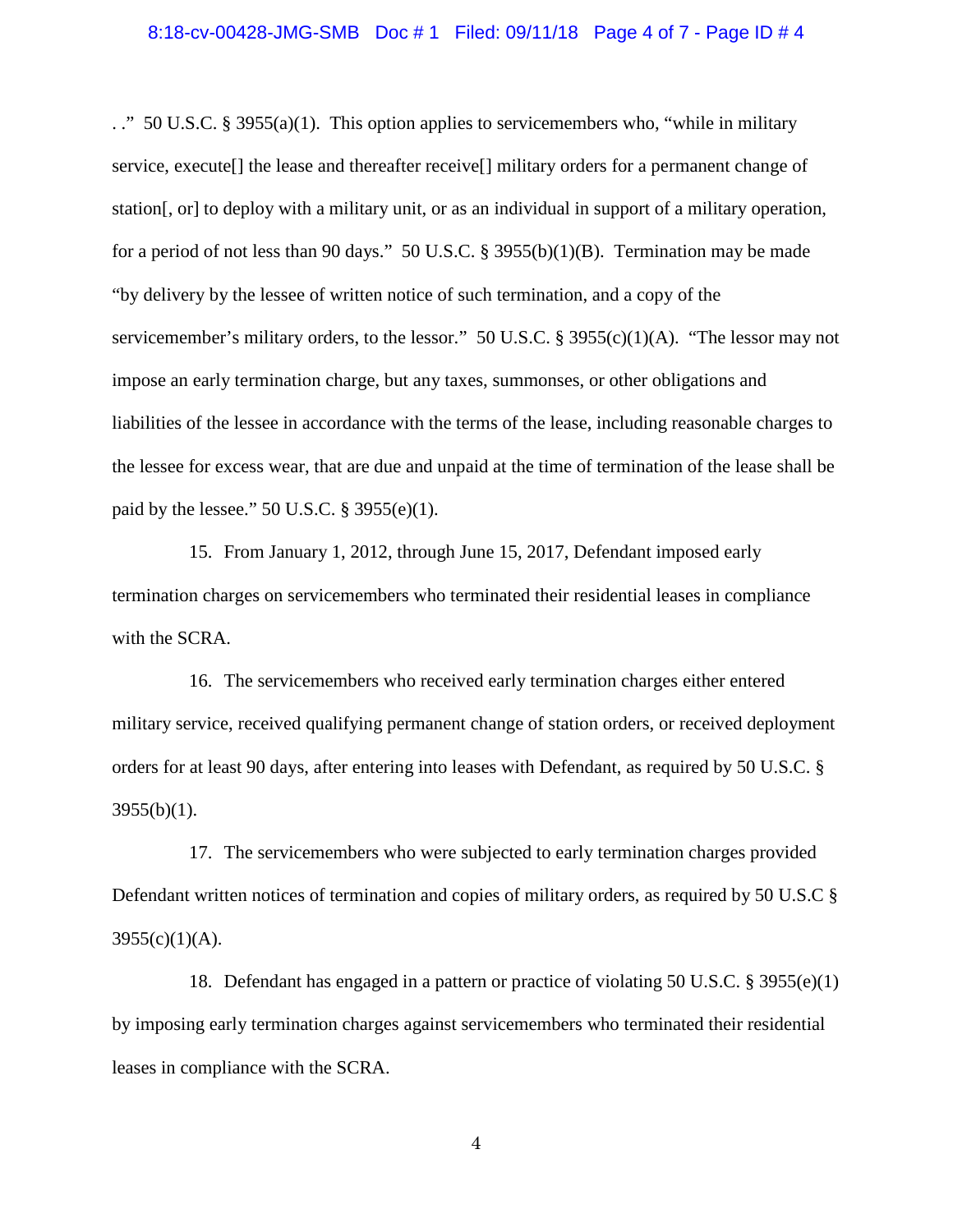#### 8:18-cv-00428-JMG-SMB Doc # 1 Filed: 09/11/18 Page 5 of 7 - Page ID # 5

19. Defendant's imposition of early termination charges against servicemembers in violation of 50 U.S.C. § 3955 raises an issue of significant public importance.

20. The servicemembers who terminated their residential leases under the SCRA and were required to pay early termination charges are "person[s] aggrieved" under 50 U.S.C. § 4041(b)(2) and have suffered damages as a result of Defendant's conduct.

21. Defendant's conduct was intentional, willful, and taken in disregard for the rights of servicemembers.

#### **RELIEF REQUESTED**

WHEREFORE, the United States requests that the Court enter an ORDER that:

- 1. Declares that Defendant's conduct violated the Servicemembers Civil Relief Act, 50 U.S.C. § 3901, *et seq*.;
- 2. Enjoins Defendant, its agents, employees, and successors, and all other persons and entities in active concert or participation with Defendant from:
	- a. including a provision in any residential lease or lease addendum that requires servicemembers who terminate the lease in accordance with the SCRA to pay an early termination charge;
	- b. imposing an early termination charge when a protected servicemember terminates a residential lease early, in accordance with the SCRA;
	- c. failing or refusing to take such affirmative steps as may be necessary to restore, as nearly as practicable, the identified victims of Defendant's illegal conduct to the positions they would have been in but for that illegal conduct; and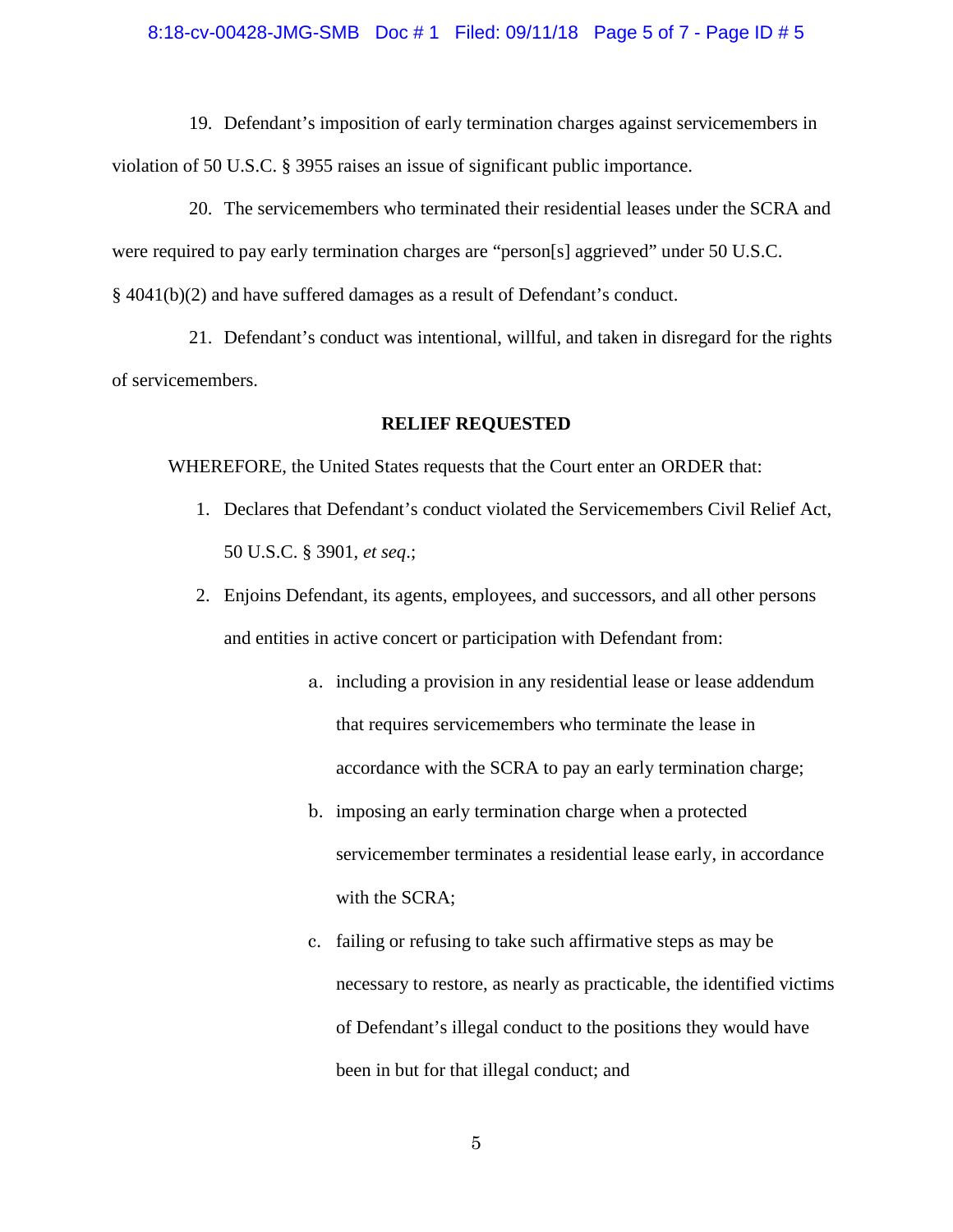- d. failing or refusing to take such affirmative steps as may be necessary to prevent the recurrence of any illegal conduct in the future;
- 3. Awards appropriate monetary damages under 50 U.S.C. § 4041(b)(2) to the identifiable victims of Defendant's violations of the SCRA; and
- 4. Assesses civil penalties against Defendant under 50 U.S.C. § 4041(b)(3) in order to vindicate the public interest.

The United States further requests such additional relief as the interests of justice may

require.

Plaintiff hereby requests that trial of the above and foregoing action be held in Omaha,

Nebraska, and that the case be calendared accordingly.

Respectfully submitted this 11<sup>th</sup> day of September, 2018,

JEFFERSON B. SESSIONS III Attorney General

JOSEPH P. KELLY United States Attorney District of Nebraska

JOHN M. GORE Acting Assistant Attorney General Civil Rights Division SAMEENA SHINA MAJEED Chief Housing & Civil Enforcement Section ELIZABETH A. SINGER Director, U.S. Attorneys' Fair Housing Program